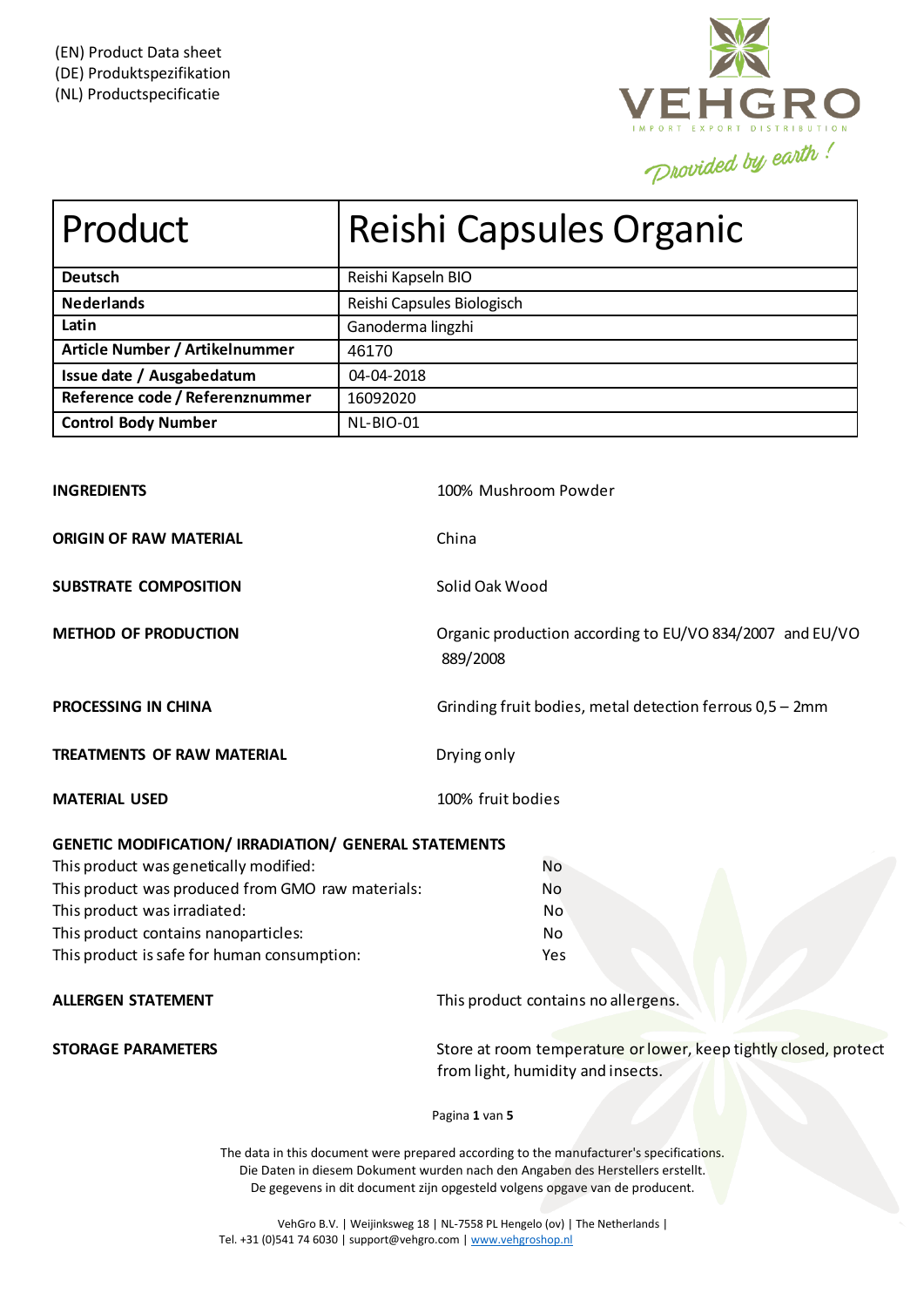

## **PRODUCT KEEPS WELL FOR** 36 months after delivery

**IDENTIFICATION/** RETRACEABILITY By non-recurring lot numbers

## **PHYSICAL/ ASSAY REQUIREMENTS**

| Polysaccharides: | $>1\%$            |
|------------------|-------------------|
| Sieve analysis:  | 100% pass 80 mesh |
| Loss of drying:  | $< 9\%$           |
| Ash:             | $< 5\%$           |

## **NUTRITIONAL VALUES**

| 100g contain:         |                   |
|-----------------------|-------------------|
| Energy                | 877kJ/ 217kcal    |
| Protein               | 9.2g              |
| Carbohydrates         | < 0.1g            |
| Sugar                 | 0.27 <sub>g</sub> |
| Fat                   | 0.8 <sub>g</sub>  |
| Saturated fatty acids | 0.2g              |
| Fiber                 | 86.4g             |
| Ash                   | 1.1g              |
| Sodium                | < 0.1g            |
|                       |                   |

**PESTICIDES PESTICIDES Complies with the European regulations VO396/2005,** VO1881/2006 and the BNN Norm for organic products

**ANALYTICAL VALUES** Lot specific Microbiology, Heavy Metal and Pesticide analysis data sheets can be provided upon request.

**APPEARANCE/ COLOR/ TASTE** Coarse powder, brown, very bitter

### Pagina **2** van **5**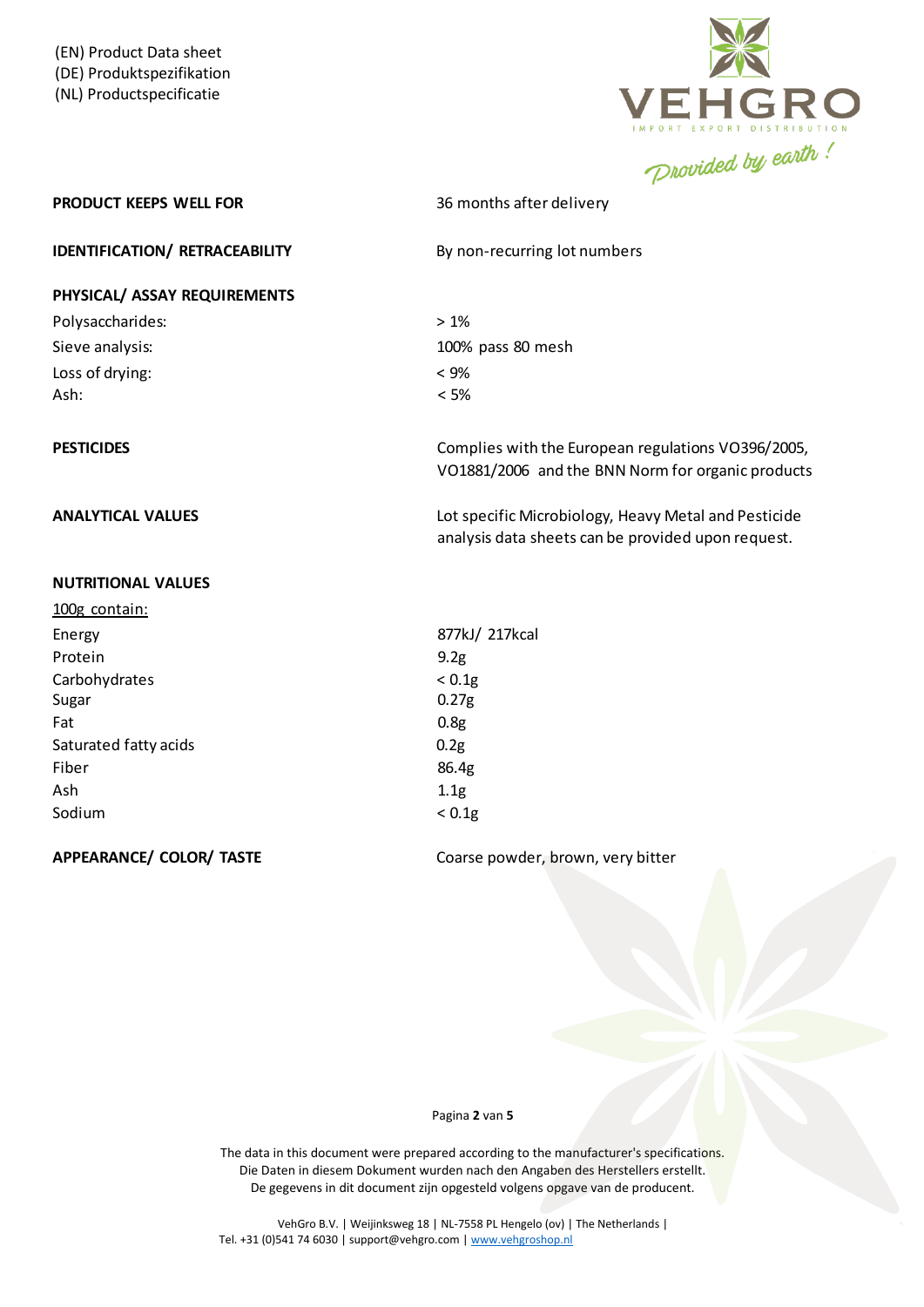

# **Technical specifications**

| Test name                   | Method             | <b>Specification</b> | <b>Result</b> |
|-----------------------------|--------------------|----------------------|---------------|
| Appearance                  | Visual             | Coarse powder, brown | complies      |
| Different. Powder / Extract | Microscopy / other | Powder               | complies      |
| Polysaccharides             | UV / Other         | > 1% (indicative)    | complies      |
| Loss on drying              | Drver              | $< 9\%$              | complies      |
| Ash                         | Drver              | $< 5\%$              | complies      |
| <b>Bulk Density</b>         | l Ph. Eur. 2.9.34  | $0,31-0,49$ g/ml     | complies      |

# **Contaminants**

| Contaminant          | Specification         | Information                           |
|----------------------|-----------------------|---------------------------------------|
| Lead                 | < 2.0<br>mq / kq      | acc. To EU reg. 1881/2006             |
| Cadmium              | ~1.0<br>mq / kq       | acc. To EU reg. 1881/2006             |
| Mercury              | ~< 0.1<br>mq / kq     | acc. To EU reg. 1881/2006             |
| Pesticides           | complies EU standard  | acc. To EU reg. 889/2008 and BNN Norm |
| TAMC (TPC)           | $< 1.000.000$ cfu / q | acc. To DGHM (warning values)         |
| TYMC (Yeast & Mould) | $< 100.000$ cfu / q   | acc. To DGHM (warning values)         |
| E. coli              | < 100                 | acc. To DGHM (warning values)         |
| Salmonella           | Absent / 25g          | acc. To DGHM (warning values)         |
| Staphylococcus       | < 1000 cfu/g          | acc. To DGHM (warning values)         |
| <b>GMO</b>           | none GMO              | acc. To EU reg. 1829/2003, 1830/2003  |
| Irradiation          | no irradiation used   | acc. To EU DIRECTIVE 19997/3/EC       |

| <b>Contaminant</b> | <b>Specification</b>                       | <b>Information</b>                       |
|--------------------|--------------------------------------------|------------------------------------------|
| Nano               | no nano particles contained                | div. EU reg.                             |
| PAH                | complies EU standard                       | acc. To EU reg. 1881/2006                |
| Safety             | This product is safe for human consumption | for the use in food and food supplements |

## Pagina **3** van **5**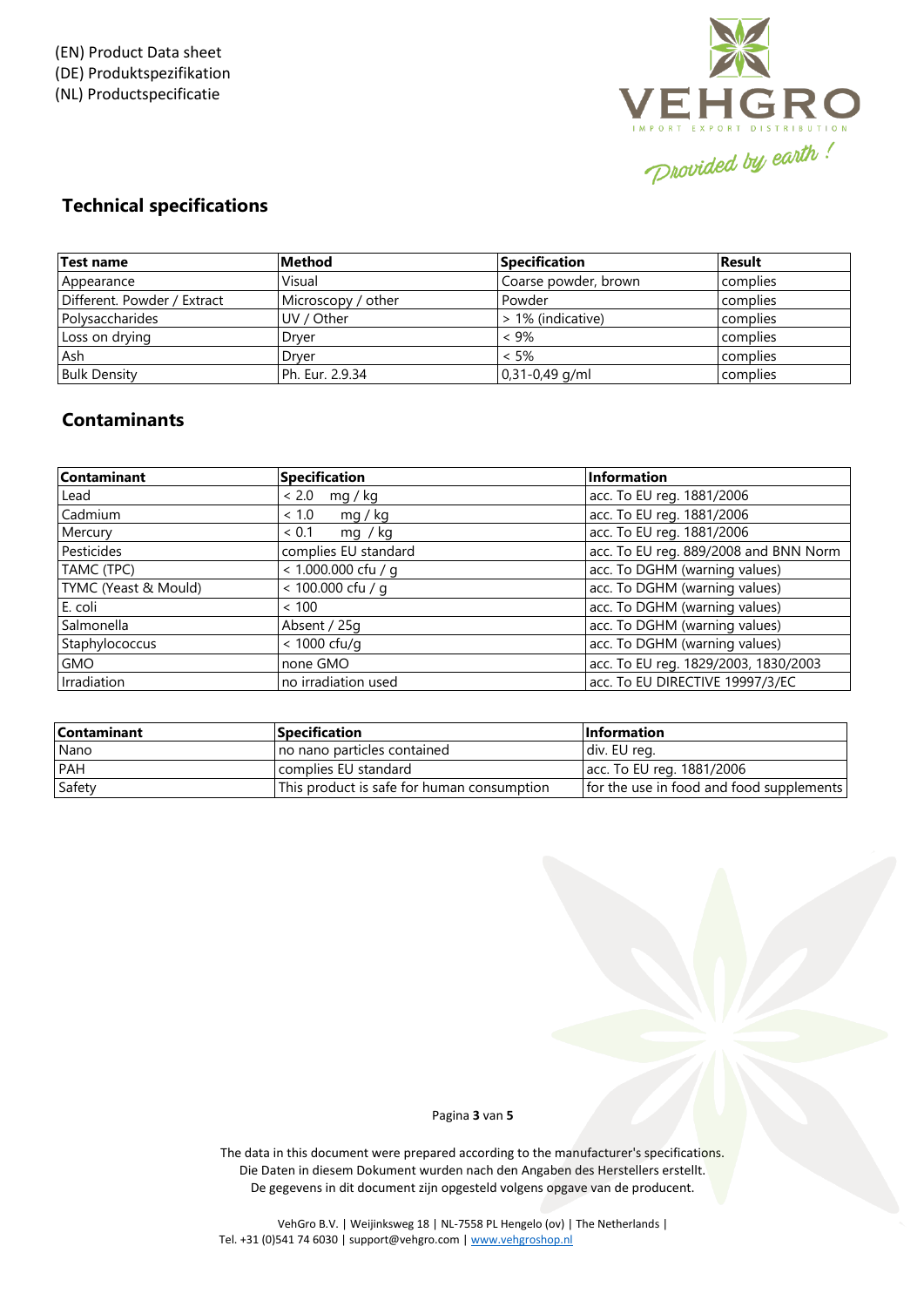

# **Allergens declaration according to LMIV**

| Allergen                                                 | contained in product | <b>Note</b> |
|----------------------------------------------------------|----------------------|-------------|
| Gluten-containing grain (wheat, rye, barley, oats, spelt | <b>No</b>            |             |
| Crustaceans / shellfish or products thereof              | No.                  |             |
| Eggs or products thereof                                 | No.                  |             |
| Fish or products thereof                                 | No                   |             |
| Lupins or products thereof                               | No.                  |             |
| Milk or Milk products (including lactose)                | No.                  |             |
| Molluscs or products thereof                             | No.                  |             |
| Nuts or products thereof                                 | No.                  |             |
| Sesame seeds or products thereof                         | No.                  |             |
| Peanuts or products thereof                              | <b>No</b>            |             |
| Soyabeans or products thereof                            | No.                  |             |
| Celery and celeriac                                      | <b>No</b>            |             |
| Mustard or products thereof                              | No.                  |             |
| Sulphur diocide and sulphites                            | No.                  |             |

| <b>Product description:</b>      |                                |  |
|----------------------------------|--------------------------------|--|
| Appearance                       | Correct                        |  |
| <b>Capsule</b>                   | HPMC V-cap Size 00 transparent |  |
| Lot No. Capsule                  | 8192003034, 842004041          |  |
| <b>Total Capsule Weight (mg)</b> | $623,00 \pm 10\%$              |  |
| <b>Empty Capsule Weight (mg)</b> | 123.00                         |  |
|                                  |                                |  |

| <b>Raw Materials</b>         | Average Fill Weight Capsule (mg) |
|------------------------------|----------------------------------|
| <b>Organic Reishi Powder</b> | 450.00                           |

| <b>Additives/excipients</b> | <b>Average Fill Weight Capsule (mg)</b> |
|-----------------------------|-----------------------------------------|
| <b>Organic Nu-Flow</b>      |                                         |
| <b>Sunflower Oil</b>        | 5 <sub>mg</sub>                         |

### Pagina **4** van **5**